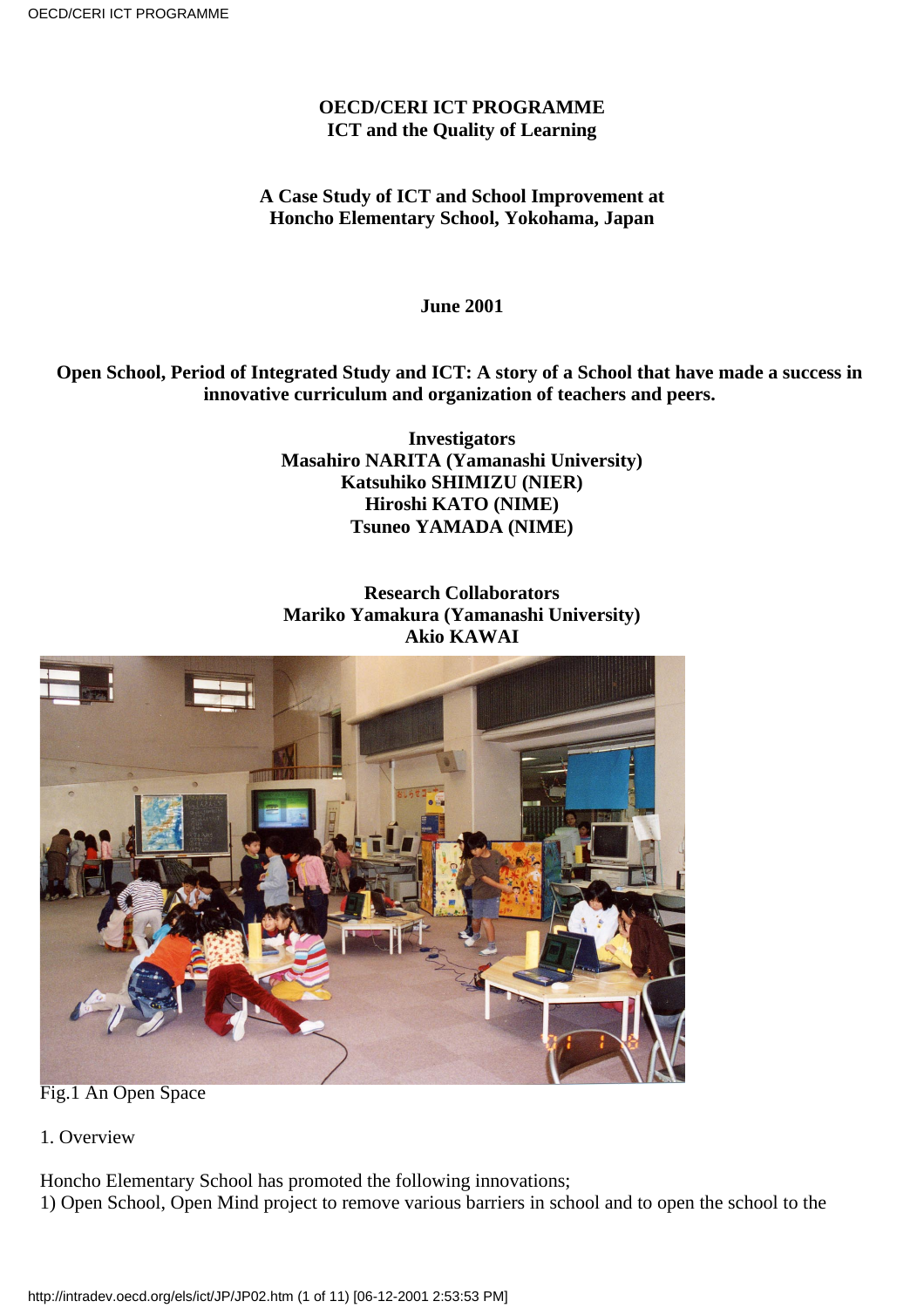community

- 2) Team teaching in activities within a grade or those between grades
- 3) Education on information literacy

4) Curriculum development oriented to learner-centered approach, autonomous / independent learning and the period of integrated study

Honcho Elementary School is located in the downtown of Yokohama City. The buildings were designed under the concept of open space. Ordinary classrooms have no wall to the corridor. A learning center on each grade and classrooms for special subjects, and a hall for multiple purposes were also prepared as open spaces. This school also has a large number of computers for teaching and learning. Internet and server computers were introduced from the early stage of its use in Japan.

The teachers organization is unique and different from those of other schools in this area. In most of Japanese elementary schools, one teacher teaches and manages for his/her class as a rule. In Honcho Elementary School, a team of teachers teaches and manages two or three classes of a grade in collaboration, and evaluate from the each teacher s view. This team teaching system has enabled flexible grouping of peers according to the needs. This system especially is beneficial to the period of integrated study called with Honcho No Jikan (Honchos Hours), in addition to the ordinary subjects.

ICT such as multimedia computers and the internet is utilized in many subjects, especially in Honcho No Jikan. Peers use such technologies to collect materials, to organize data and to present their results. According to the computer coordinator of this school, ICT and the period of integrated study were introduced almost simultaneously at the beginning. Both innovations were introduced as developmental research projects by the city board of education and the Japanese ministry of education. This school succeeded to change school organization and teaching methods/style. After the first project, the school participated in several major innovative projects in Japan and got successful results. The principal, ICT teachers, the computer coordinator and regular teachers pointed out that the benefits induced by the innovation via ICT, open space, team teaching and the period of integrated study, were spontaneous learning, motivation for learning, autonomy of peers and so on. Peers also acquired computer literacy, which was reported by the parent and peer by themselves.

Teachers also have changed not only their style of teaching but also their way to cooperate with colleagues. Many teachers became to be very familiar with the latest use of ICT in education. The interview with parents showed that this change was well recognized by parents.

The principal, teachers and parents seemed to be very favorable to such innovative changes of the school. What happened in school and students satisfied them. Also, as the school became very famous not only in the area but in Japan, it influenced their attitudes toward this innovation.

A key for the success of innovation in this school was that external agencies granted for their first introduction of computers just when the school tried to begin various innovations such as education of the period of integrated study in 1989. Once the school had the grants for computers, they needed the results of innovation using ICT promptly. Therefore, it was assumed that their computers had functioned as a strong catalyst for the innovation at that time. If they did not have the grants, their innovation might have been realized in an entirely different fashion. However, after accumulating various practices and experiences, the principal and most of teachers regarded ICT as one of educational tools and told us that they can realize the current innovative activities even if without ICT.

# 2. The past:

Honcho Elementary School was established in 1905 by Yokohama City. As is described in the previous section, the introduction of ICT in this school had started as a development project that was offered by the ministry of education and a board of education. According to the computer coordinator, at the beginning, teachers who were in charge of that project were confronted with various difficulties, and struggled how to realize the innovation using these computers.

The most important factor in this school is that they have continued to get various grants of the Japanese innovative projects, such as "100-School Networking Project". In other schools, financial lack was sometimes the crucial obstacle to continue and to develop the innovation using ICT. However, this school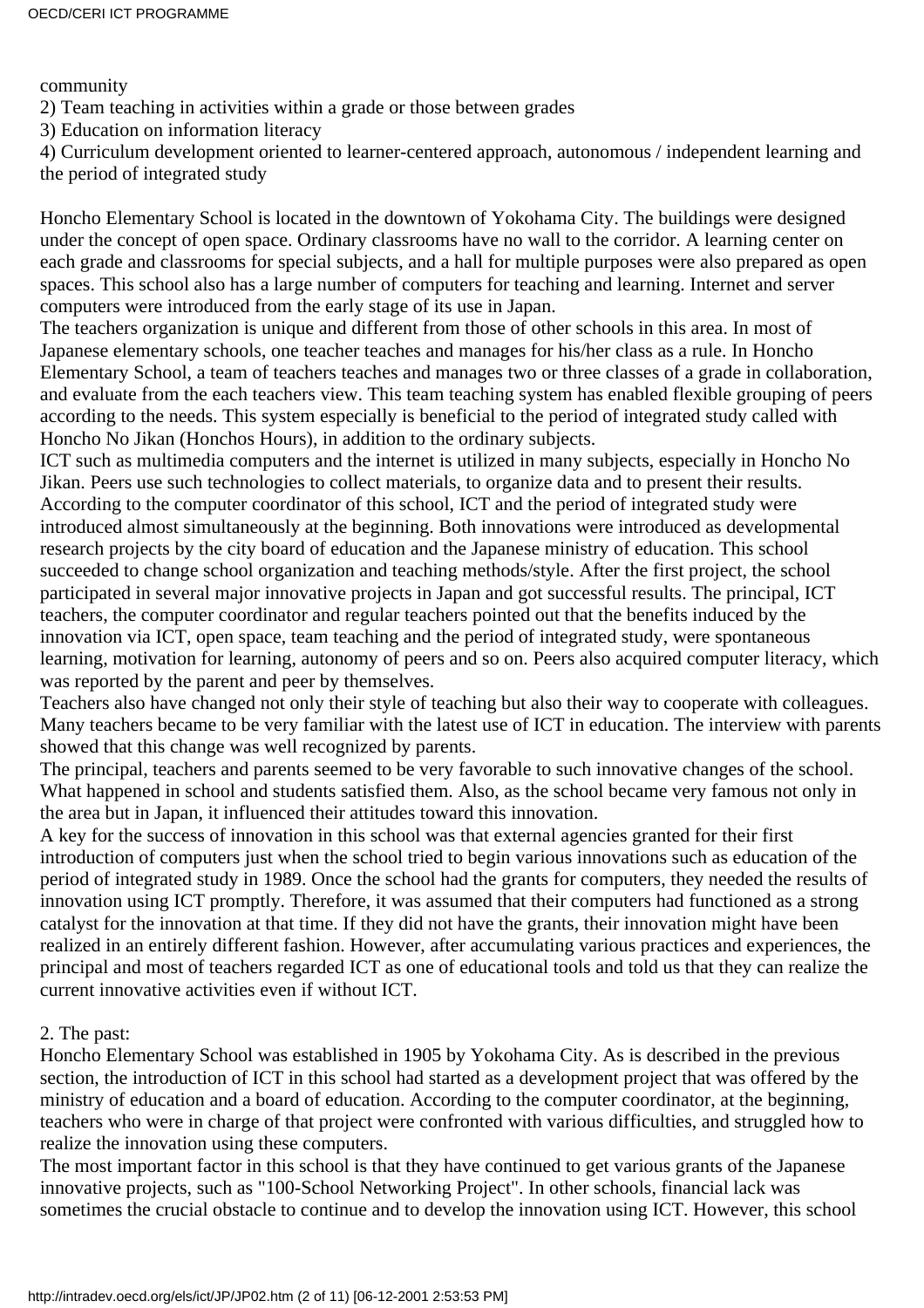has been successful to get funding not only from the district, also from projects subsidies. On the other hand, the role of financial supports has a kind of paradoxical aspect. To apply to grants and fellowships as innovative projects, they had to introduce new technology. Sometime, they could not easily find out the adequate way to use the latest technologies to achieve educational goals. The computer coordinator reported they established a group of teachers who developed and tried new teaching method/style.

The second point in their innovation was that they overcame the lack of computer literacy in teachers, especially in elderly teachers, and that they got solutions to make them utilize new technologies in achieving educational goals of the school and teachers. The principal and the computer coordinator reported that they had solved this problem by providing workshops and informal assistance on regular basis.

In many cases, according to his words, if teachers ability was improved, such problem was usually solved. The principal identified that the recent computer coordinator has taken a key role for this innovation. Regular teachers reported they have had sufficient supports from the coordinators and past leaders of projects.

#### 3. The present:

Honcho Elementary School consisted of 26 teachers, 14 classrooms and 421 students (January 2001). The current teachers of this school had very good computer literacy. For example, in the ICT survey, they rated their own literacy on each items at the average under 3.0. Especially, word processing, Web-site search, e-mail was rated very high. In addition, the importance of computer related skills concerning teaching are



Fig.2 From a scene of Period of Integrated Study

highly evaluated about the average of 2.0. The only exception was programming skill that was poorly evaluated. Many teachers used ICT in their classrooms. The averaged scores were 1.4 2.8. While many teachers used often, we could still find some teachers had not used ICT at all at the survey. In addition, many teachers evaluated their literacy on computers very high. The average on item 30 was 1.905. In regard to evidence or policies, only item 36, 38, 39 and 40 teachers in this school showed positive attitude. In addition, in regard to 41-45, only four teachers were in charge of managing ICT equipments. Based on above quantitative data from the questionnaire, although ICT was used frequently and successfully in this school, ICT seemed to relate directly neither to the policy or goal of this school nor to that of teachers except the education of information literacy.

Even regular teachers reported they could use computers and the internet. They also understood well the advantage of ICT in education. ICT teachers were satisfied with the outcome of ICT use in his/her classroom. Both the principal and the computer coordinators stressed that such features of teachers had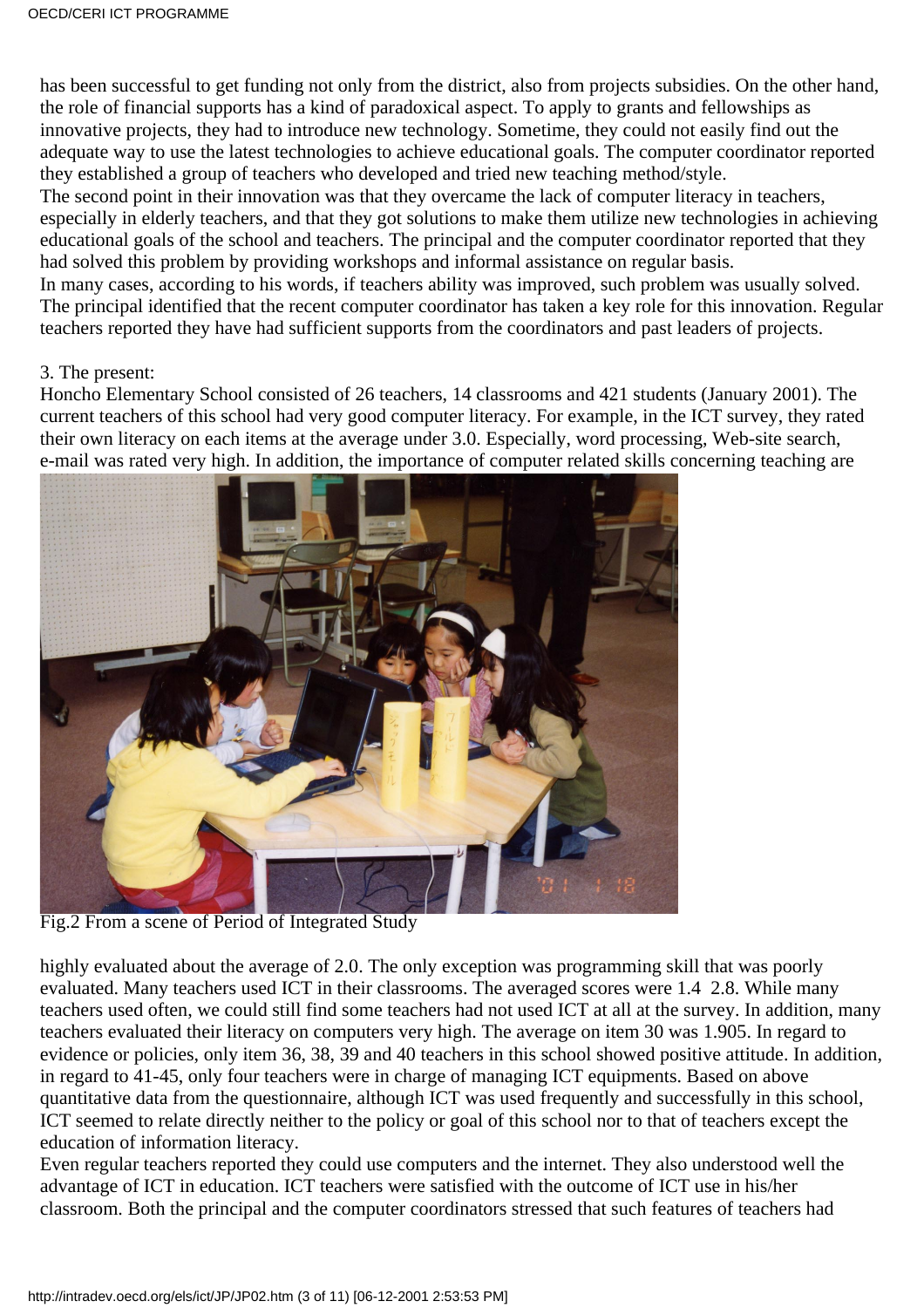induced various advantages to their school. However, the computer coordinator pointed out that the use of ICT was not all of their innovation, and that open space, team teaching, the period of integrated study are also the important educational practices. ICT is one of the most important tools to realize these characteristics.

Honcho Elementary School was described as an innovative school in regard to organization of school/teachers/pupils and curriculum/instruction that are realized by the use of ICT.

4. Main hypotheses:

#### *Hypothesis 1:*

*Technology is a strong catalyst for educational innovation and improvement, especially when the World Wide Web is involved. The rival hypothesis is that where true school-wide improvement is found, technology served only as an additional resource and not as a catalyst, that the forces that drove the improvements also drove the application of technology to specific educational problems.*

### **Evidence in support of the main hypothesis**

No clear evidence.

However, it was suggested that technology can function as a strong catalyst in some phases of innovation (see Overview). At the intial introduction of ICT, once the school had got the grants for computers, they needed the results of innovation using ICT promptly. In addition, to keep the budget and grant for ICT, they studied the new possibility of ICT use in classrooms and in the school.

In addition, the specified aspects of practices were drastically improved by the use of ICT. The communication with distant people and access to digital learning resources were examples of this case.

### **Evidence in support of the rival hypothesis**

In the interviews with the principal, the IT coordinator or teachers, they told repeatedly that, although ICT is the most important, ICT is one of the educational tools to realize their innovations. Except the case of the education of information literacy, in which ICT itself consists of the basic part of educational objectives, they insisted they could realize most of their innovative practices without the use of ICT although it may be in different fashions.

# *Hypothesis 2:*

*The diffusion of the innovation/improvement (and therefore of ICT) followed the traditional diffusion pattern for innovations, as outlined by Rogers (1995). The rival hypothesis is that technology functions differently from traditional innovations and that therefore different diffusion patterns occur.*

The characteristics of the diffusion of ICT were as follows:

- 1 ) A leader or leader groups promoted the use of ICT
- 2 ) They also shaped an organization for ICT use in the school
- 3 ) Principals supported their activities
- 4 ) The school could get sufficient financial supports to realize their plan

5) Their activities were recoginized from the outside, that is, other schools, the community and the city board of education.

# **Evidence in support of the main hypothesis**

In Honcho Elementary school also, the innovation was initiated by an excellent leader and technologies had been supported by him. If such situation had continued for long years, the innovation might have been interupted suddenly because of some reasons, such as his transference. However, they shaped the organization such as the committee for ICT, and shared his ideals and experinces with other colleages by seminars. In the process, the opportunities for discussions and those of exchanging ideas increased between the principal and teachers and among teachers. The principal stressed that it was essential to share the common objectives for the innovation with all of teachers, and to maintain the innovation as an organization. In addition, an ICT teacher insisted that teachers should acquire ICT literacy and know the new objectives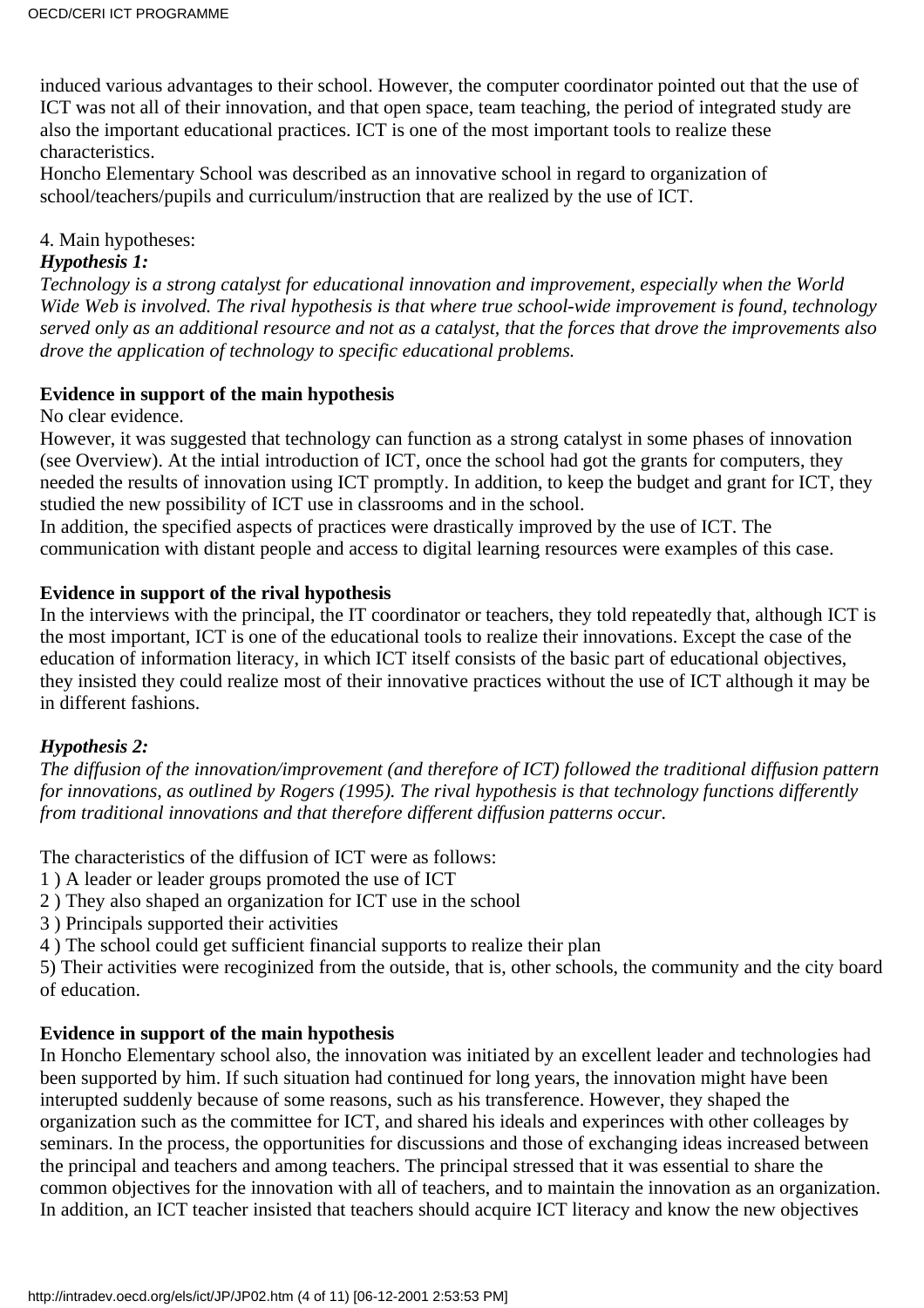and pedagogy using ICT even if all of them do not use actually, in order to facilate the innovation. **Evidence in support of the rival hypothesis**

No clear evidence.

### *Hypothesis 3:*

*Successful implementation of ICT depends mostly upon staff competence in the integration of ICT into instruction and learning. This hypothesis assumes that teachers mediate ICT applications when they are successful, and that ICTs academic value relates positively to teacher competence. The rival hypothesis is that the school technological infrastructure and student ICT competence rather than staff competence determine ICT implementation outcomes.*

#### **Evidence in support of the main hypothesis**

In the interview, the principal, the IT coordinator and other teachers agreed with the importance of teachers in the integration of ICT into instruction and learning. In this school, various methods such as Committee for Infornmation Education and training seminars, were introduced to enhance teachers competence. As a result, teachers could utilize ICT more effectively and robustly, and it facilitated the actual use of ICT in the classroom.

### **Evidence in support of the rival hypothesis**

No clear evidence.

### *Hypothesis 4:*

*Gaps in academic performance between high and low poverty students will not increase when all students have equal access to ICT. The rival hypothesis is that equal access to ICT will lead to more advantaged students increasing the performance gap with disadvantaged (high poverty) students.*

As no interviewees had stood on such viewpoints, they could not understand the meaning of the question well in the limited time. As equal access to ICT have not realized in Japanese classrooms yet, they had not got any concrete data. Rather, they believed ICT will bring about new chances to disadvantaged students by opening the possibilities to be evaluated from many differnet viewpoints. A parent suggested the case of her reserved child . As the kid had been very shy, he/she had difficulties to get opportunities for communication and those of presentation by oneself. However, as he/she could became good at the use of computer and could utilize it as a medium for these purposes, he/she represented the self naturally and his/her life became more vivid and lively.

#### **Evidence in support of the main hypothesis**

No clear evidence

# **Evidence in support of the rival hypothesis**

No clear evidence

# *Hypothesis 5:*

*Successful implementation of ICT will lead to the same or higher academic standards in spite of the low quality of many ICT materials. Academic standards are a function of teacher and school expectations and* not of the standards of textbooks, ICT materials, and the like. The alternative hypothesis is that ICT use will *lead to a lowering of academic standards as students spend more time on marginally beneficial searches and in browsing poor quality Web and courseware content.*

They did not refer clearly to the relation between their academic standards and the quality of ICT materials.

# **Evidence in support of the main hypothesis**

No clear evidence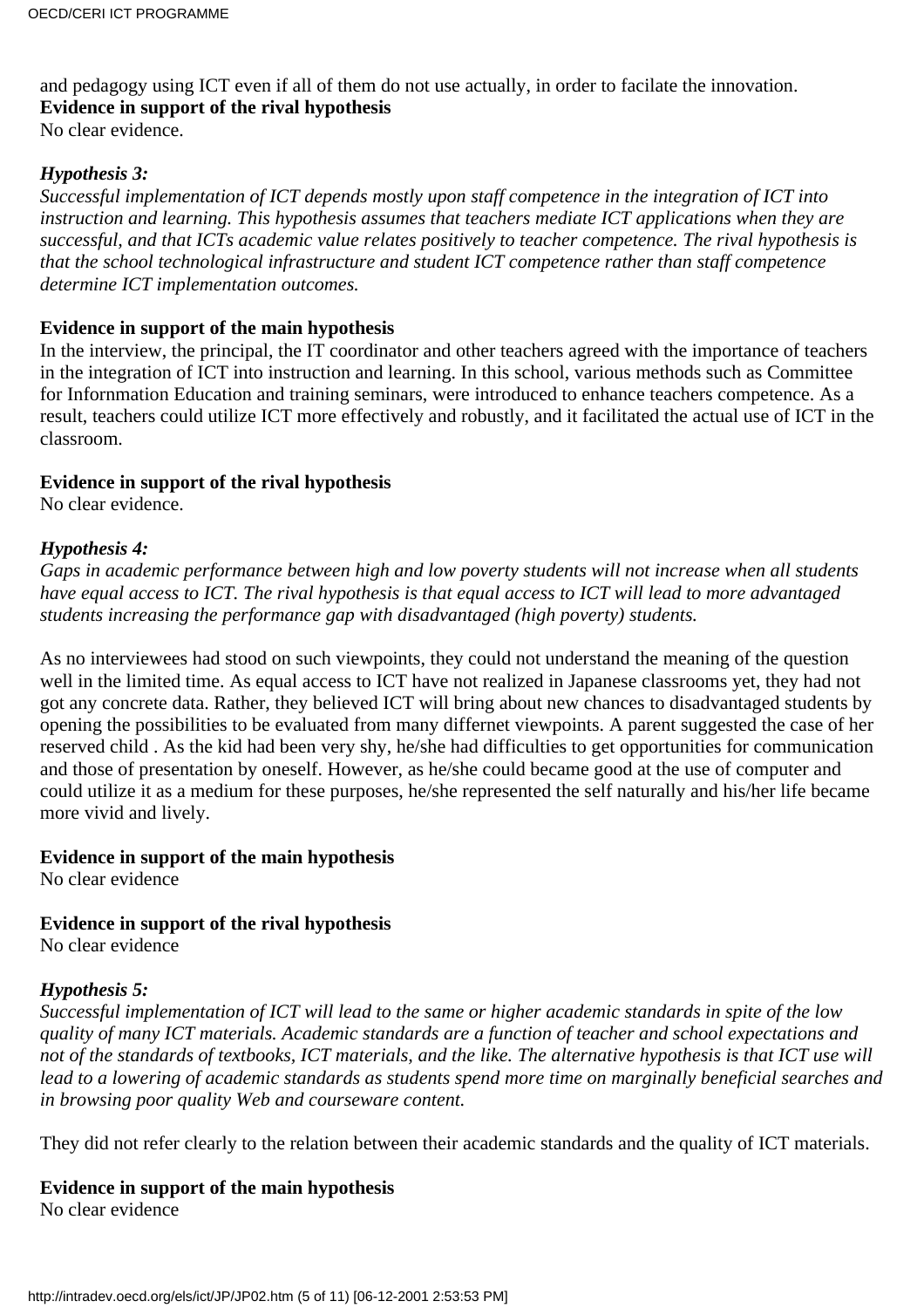#### **Evidence in support of the rival hypothesis**

No clear evidence

#### 5. Projection to the future:

The principal, the computer coordinator, the ICT teacher, all of them believed this innovation would continue. The ICT teacher said this innovation was the request from the next generation; the computer coordinator predicted many schools tried to catch up with their school; the principal pointed out teachers in this school had already shifted their vision of education. On the other hand, some of regular teachers had remained conservative standpoints against the innovation, although they showed understanding on the advantages of it.

To sum up their opinions, the requirements of the diffusion to other schools are good vision, open mind toward innovation, sufficient staffing, and budget. They predicted that the diffusion of the innovation in the school will continue within and outside the school, and that teachers will be a key factor because they can be a catalyst or an obstacle toward their innovation.

Many people also pointed out the necessities to overcome the dark side of ICT use. Both teachers and parents recognized the real experiences would be more necessary as virtual environments are introduced into educational fields. ICT is one of the effective tools for education and its introduction is not the final goals of education. The educational goals should be discussed from more holistic view.

#### 6. Appendix A: Methodology:

Four researchers and one graduate student participated in the date collection. The team spent almost all of three consecutive days. The team had interviewed the principal, one computer coordinator of the school, one ICT teacher, two regular teachers, peers, parents. Each interview had lasted about one hour, sometimes one and a half hour. In addition, documents such as a booklet of the school, several reports of project were collected. An ordinary classroom lesson and that of integrated study were recorded by video...

#### 7. Appendix B: **Tables for Teacher ICT Practices Survey**

How comfortable are you with using a computer to do each of the following? (Choices are: very comfortable, comfortable, somewhat comfortable, and not at all comfortable)

|                  |                     | very           | comfortable    | somewhat    | not at all  | $\overline{\text{No}}$ |
|------------------|---------------------|----------------|----------------|-------------|-------------|------------------------|
|                  |                     | comfortable    |                | comfortable | comfortable | Answer                 |
| $\mathbf 1$      | write a paper       | 8              | 10             | 3           |             | 0                      |
| $\overline{2}$   | search for          |                |                |             |             |                        |
|                  | information on the  |                |                |             |             |                        |
|                  | World Wide Web      |                |                |             |             |                        |
|                  | (WWW)               | 6              | 8              | 6           |             | $\theta$               |
| $\overline{3}$   | create and maintain |                |                |             |             |                        |
|                  | web pages           | $\overline{2}$ | 3              | 9           |             | 0                      |
| $\overline{4}$   | use a data base     |                | 9              | 4           | ┑           | $\theta$               |
| $\overline{5}$   | develop a data base | $\overline{0}$ | 5              | 8           | 8           | $\overline{0}$         |
| 6                | send and receive    |                |                |             |             |                        |
|                  | e-mail              | 8              | 5              | 5           | 2           |                        |
| $ \overline{7} $ | write a program     | $\overline{0}$ | $\overline{2}$ | 4           | 15          | $\overline{0}$         |
| 8                | draw a picture or   |                |                |             |             |                        |
|                  | diagram             | 3              | C              | 8           | 5           |                        |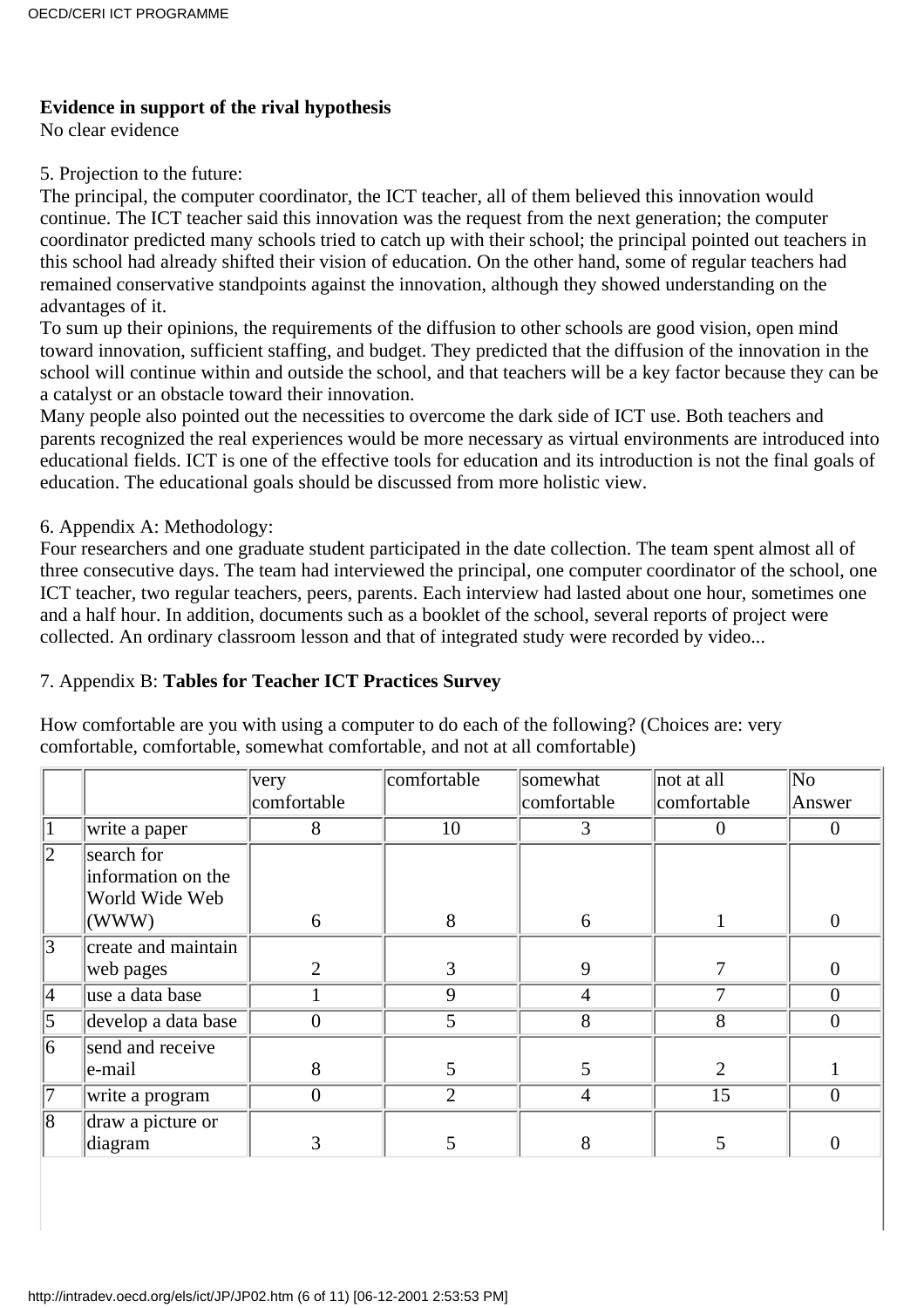| 10 | present information  |  |  |  |
|----|----------------------|--|--|--|
|    | (e.g., use           |  |  |  |
|    | PowerPoint or        |  |  |  |
|    | $\left $ equivalent) |  |  |  |

How important is each of the following computer-related skills for your teaching? (Choices are: very important, important, so-so, and not important at all)

|                   |                                | very important | important | $ SO-SO $ | not important at<br> all |
|-------------------|--------------------------------|----------------|-----------|-----------|--------------------------|
| $\overline{10}$ . | write a paper with a word      |                |           |           |                          |
|                   | processor                      | 6              | 11        | 3         |                          |
| $\overline{11}$ . | search for information on      |                |           |           |                          |
|                   | the WWW                        | 4              | 11        | 4         | 2                        |
| 12.               | create Web pages               | $\overline{2}$ | 6         | 11        | $\overline{2}$           |
| 13.               | use a data base                | 3              | 9         | 6         | 3                        |
| 14.               | develop a data base            |                | 7         | 9         | 4                        |
| $\overline{15}$ . | send and receive e-mail        | 6              | 8         | 5         | $\overline{2}$           |
| 16.               | write a program                |                | 3         | 11        | 6                        |
| $\overline{17}$ . | draw a picture or diagram      |                |           |           |                          |
|                   | with a graphing/drawing        |                |           |           |                          |
|                   | application                    | 5              | 8         | 8         | $\theta$                 |
| $\overline{18.}$  | $ present\ information$ (e.g., |                |           |           |                          |
|                   | use PowerPoint or              |                |           |           |                          |
|                   | equivalent)                    | 3              | 12        | 4         | 2                        |

During the past school year, how often did your students on average do the following for the work you assigned? (Choices are: several times each week, several times each month, a few times, never)

|                   |                          | several times<br>each week | several times<br>each month | a few times | never | No Answer |
|-------------------|--------------------------|----------------------------|-----------------------------|-------------|-------|-----------|
| 19.               | use the World Wide       |                            |                             |             |       |           |
|                   | Web                      | 3                          | $\overline{4}$              | 9           | 0     |           |
| 20.               | create web pages         |                            |                             | 8           |       |           |
| 21.               | send or receive e-mail   | 3                          | 3                           | 6           | 4     | 5         |
| $\sqrt{22}$ .     | use a word processing    |                            |                             |             |       |           |
|                   | program                  |                            | 6                           |             |       | 6         |
| $\sqrt{23}$ .     | use a computer to play   |                            |                             |             |       |           |
|                   | games                    |                            |                             |             |       |           |
| $\sqrt{24}$ .     | use a spreadsheet        |                            | 4                           | 4           | 8     | 5         |
| $\overline{25}$ . | use a graphics program   | 0                          | 3                           |             | 6     | 5         |
| $\overline{26}$ . | join in an on-line forum |                            |                             |             |       |           |
|                   | or chat room             |                            | $\theta$                    |             | 12    | 5         |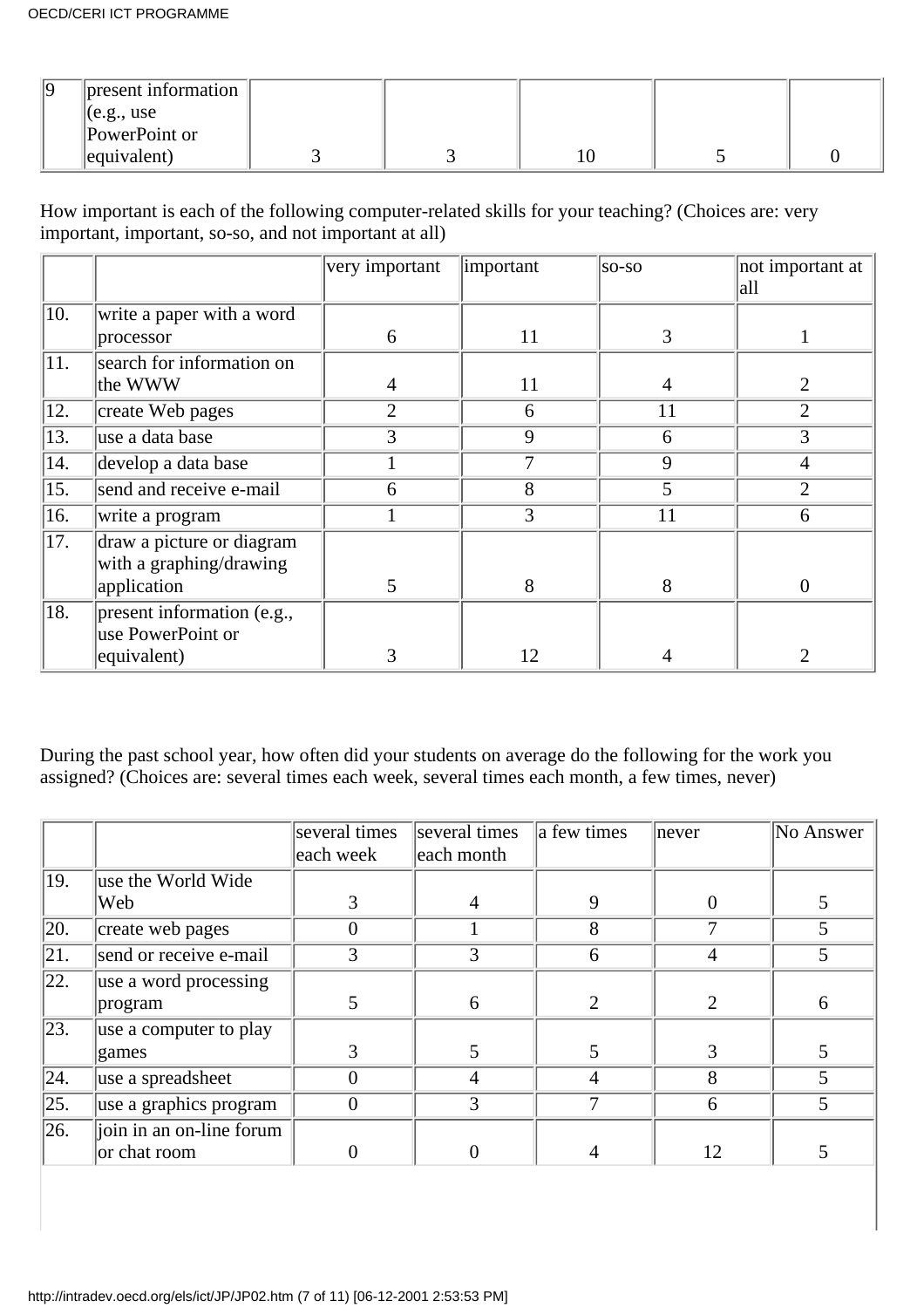| 27. | use a presentation   |  |    |  |
|-----|----------------------|--|----|--|
|     | $\ $ program (e.g.,  |  |    |  |
|     | PowerPoint)          |  |    |  |
| 28. | use an instructional |  |    |  |
|     | program (including   |  |    |  |
|     | simulations)         |  |    |  |
| 29. | other computer uses  |  |    |  |
|     | (specify)            |  | 10 |  |

30. How would you rate your ability to use a computer? (Choices are: good, fair, poor)

|     |                               | $\sim$ $\sim$ $\sim$<br>ιн | tair   | $\sim$ $\sim$ $\sim$ $\sim$ | nswer<br>N |
|-----|-------------------------------|----------------------------|--------|-----------------------------|------------|
| 30. | $\cdots$<br>computer<br>use a |                            | $\sim$ |                             |            |

Answer questions 31-38 based on experiences or policies from the last school year.

### 31. Was student computer use ever evaluated for grading? (yes-no)

|          |                       | $\sum$ |  |
|----------|-----------------------|--------|--|
| $\sim$ . | evaluated for grading |        |  |

32. If you assigned World Wide Web searching, how much freedom did you allow students in locating sites to visit? (no restrictions, some restrictions, designated sites only)

|                                                        | no restrictions | some restrictions | designated sites only |
|--------------------------------------------------------|-----------------|-------------------|-----------------------|
| how much freedom did you<br>allow students in locating |                 |                   |                       |
| sites to visit?                                        |                 |                   |                       |

33. Did you create or modify a Web site with any of the classes that you taught? (yes-no)

|                                                 | 'ves | Inc |
|-------------------------------------------------|------|-----|
| Did you create or modify a Web site with any of |      |     |
| the classes that you taught?                    |      |     |

34. What portion of the computer use in your classes was directly related to the course content? (all, most, some, very little)

|     |                              | lall | lmost | <i>some</i> | very little |
|-----|------------------------------|------|-------|-------------|-------------|
| 34. | What portion of the          |      |       |             |             |
|     | computer use in your classes |      |       |             |             |
|     | was directly related to the  |      |       |             |             |
|     | course content?              |      |       |             |             |

35. What portion of the computer use that you assigned was done by students individually? (all, most, some, very little)

|  | all |  | $- - - - - -$ |
|--|-----|--|---------------|
|  |     |  |               |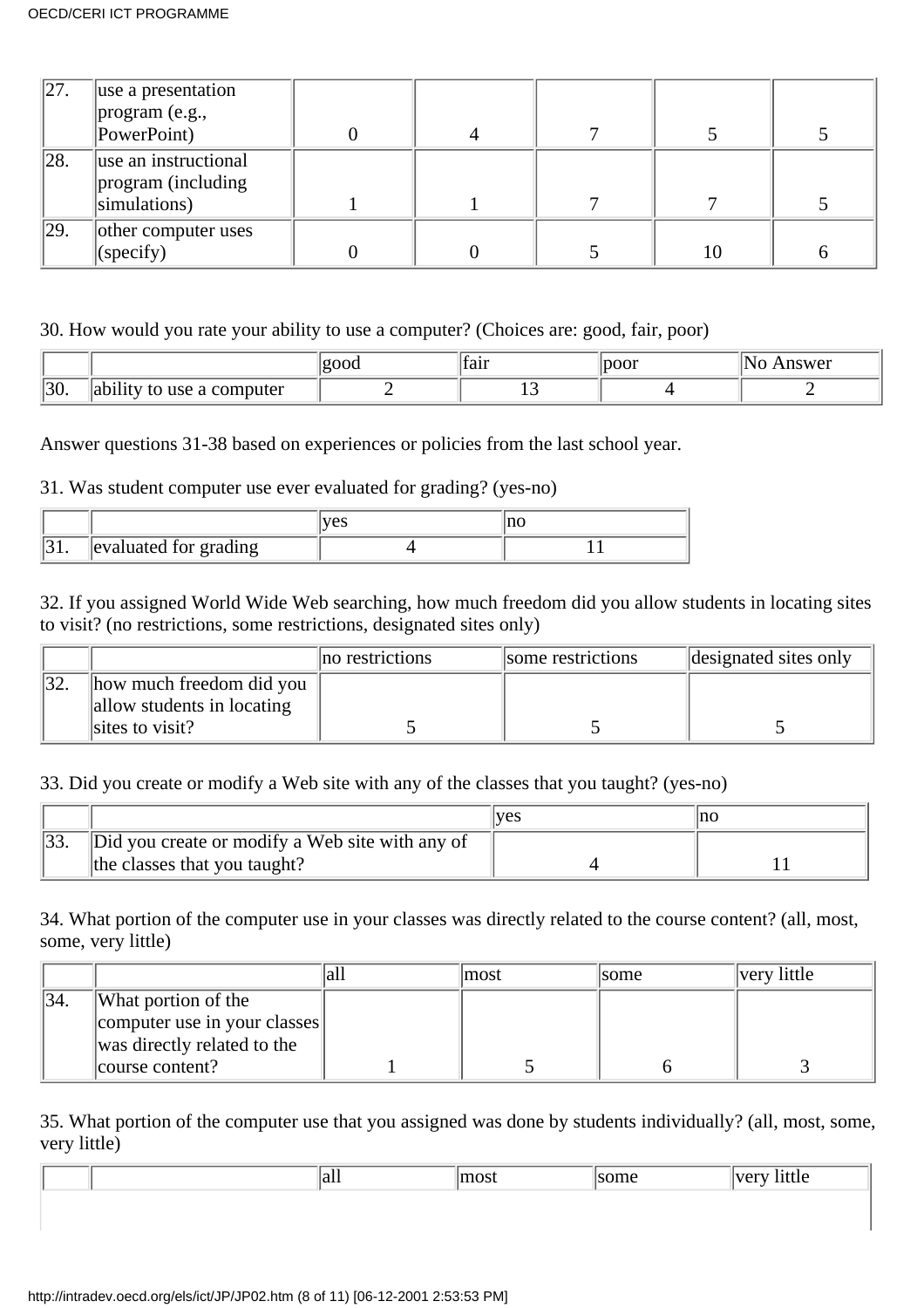| What portion of the    |  |  |
|------------------------|--|--|
| computer use that you  |  |  |
| assigned was done by   |  |  |
| students individually? |  |  |

36. If you have a computer at home, how often did you use it for preparing for teaching? (several times a week, several times a month, a few times, never, no computer)

|    |                                                                                                    | a week | several times several times $\ $ a few times<br>a month | never | no computer |
|----|----------------------------------------------------------------------------------------------------|--------|---------------------------------------------------------|-------|-------------|
| 36 | $\ $ If you have a computer<br>at home, how often did<br>you use it for preparing<br>for teaching? |        |                                                         |       |             |

37. Did you participate as a student or instructor in a virtual course through the Internet/World Wide Web? (yes-no)

|                                                                                                       | <b>ves</b> | nc |
|-------------------------------------------------------------------------------------------------------|------------|----|
| Did you participate as a student or instructor in a<br>virtual course through the Internet/World Wide |            |    |
| Web?                                                                                                  |            |    |

38. Did you involve your students in collaborative learning over the Internet/World Wide Web with students from other classes? (yes-no)

|                                                | <b>ves</b> | Ino |
|------------------------------------------------|------------|-----|
| Did you involve your students in collaborative |            |     |
| learning over the Internet/World Wide Web with |            |     |
| students from other classes?                   |            |     |

39. Are you currently using technology to collaborate with other teachers (professional chat rooms, forums, or the like)? (yes-no)

|     |                                                   | 'ves | Ino |
|-----|---------------------------------------------------|------|-----|
| 39. | Are you currently using technology to collaborate |      |     |
|     | with other teachers?                              |      |     |

40. How many e-mail messages do you send each week on average? (more than 12, 6-11, 1-5, none).

|     |                                                                              | more than $12$ |  | none |
|-----|------------------------------------------------------------------------------|----------------|--|------|
| 40. | $\parallel$ How many e-mail messages $\parallel$<br>do you send each week on |                |  |      |
|     | average?                                                                     |                |  |      |

How many of the following have you ever done? 41. made changes to a computer s hardware

| Frequency |
|-----------|
|           |
|           |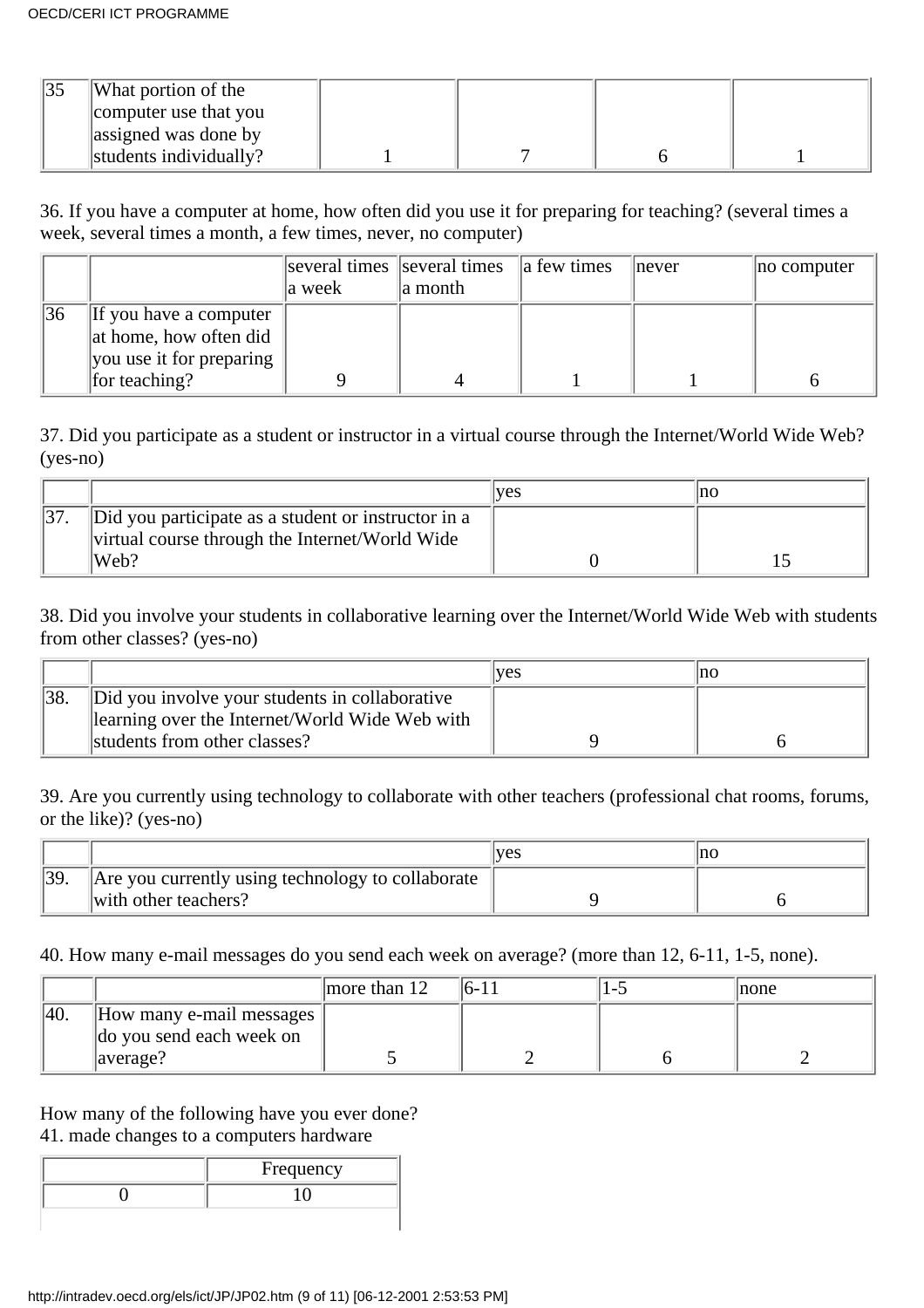| No Answer |  |
|-----------|--|

42. updated an application program (word processor, graphics program, etc.)

|             | Frequency      |
|-------------|----------------|
|             |                |
|             |                |
|             |                |
|             | $\mathfrak{D}$ |
| $\varsigma$ |                |
| 10          |                |
| 50          |                |
| No Answer   |                |

# 43. recovered a damaged file

|           | Frequency |
|-----------|-----------|
|           | 12        |
|           |           |
|           |           |
|           |           |
| 20        |           |
| No Answer |           |

#### 44. created a web site

|             | Frequency |
|-------------|-----------|
|             |           |
|             | 2         |
| っ           |           |
|             |           |
| $\varsigma$ |           |
| 10          |           |
| 80          |           |
| No Answer   |           |

# 45. developed a data base

| Frequency |
|-----------|
|           |
|           |
|           |
|           |